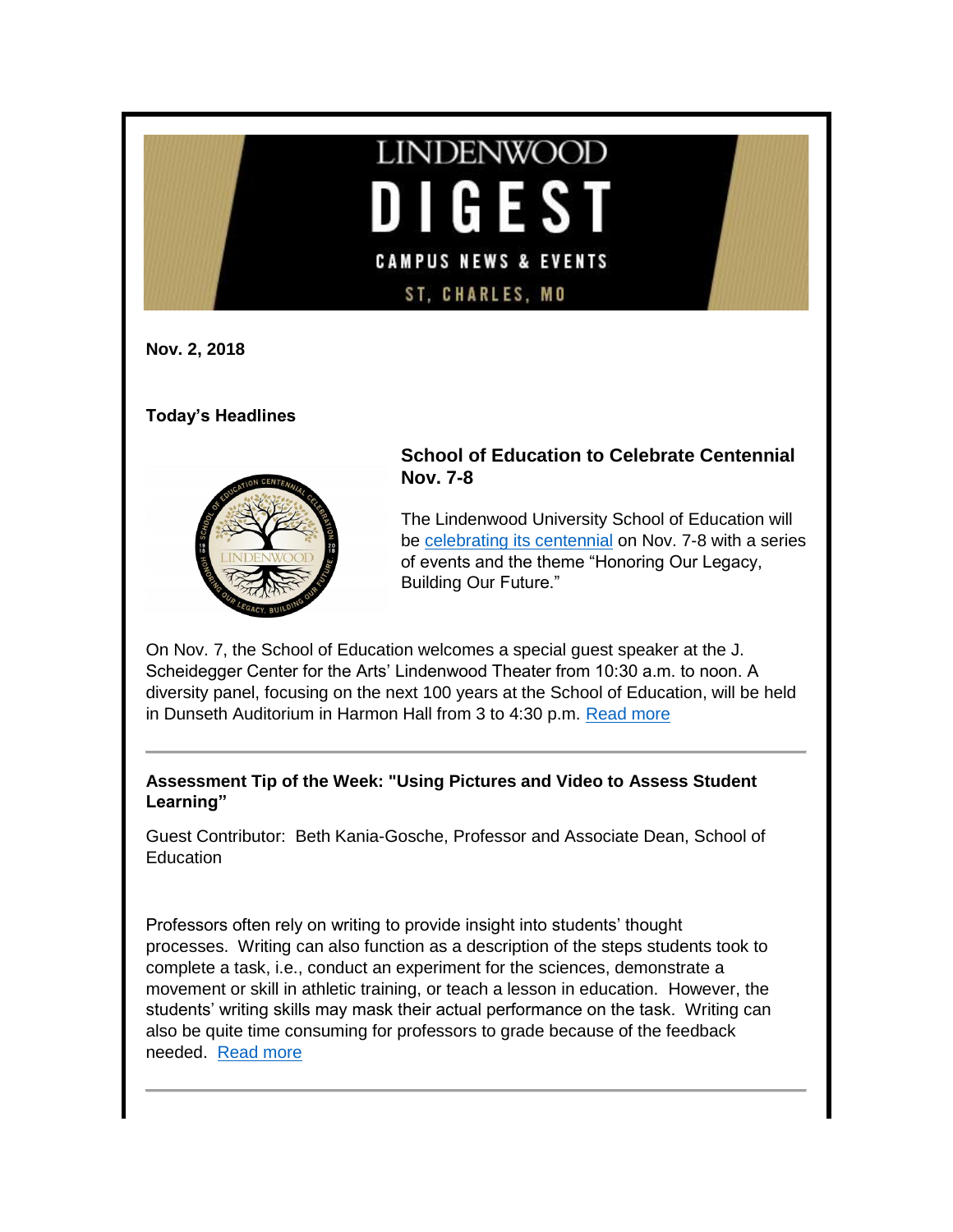**Diversity and the School of Education: Sowing a Legacy, Shifting A Reality, and Sharing a Vision for the Next 100 Years**

November 7 from 3 to 4:15 p.m. in Dunseth Auditorium, Harmon Hall

Moderators: Dr. Michael Rankins and Dr. Brenda French

Panelists are Dr. Art McCoy, Superintendent, Jennings School District, Dr. Quincy Rose, Dean School of Education, Harris-Stowe State University, Dr. Denise King, Assistant Professor of Social Work, Lindenwood University, Dr. Mitch Nasser, Educational Leadership, Lindenwood University, Dr. Sarah Patterson-Mills, Associate Professor of Counseling, Lindenwood University, and Dr. Vanessa VanderGraaf, Associate Professor of Teacher Education, Lindenwood University.

#### **Veterans Day Luncheon Nov. 9**

The [Veterans Day Luncheon](http://felix.lindenwood.edu/newsletter/2018_10/veteranslunch.pdf) will be NEXT Friday, November 9. It will be in the Spellmann Center, AB Leadership Room from 11 a.m. to 1:30 p.m. If you would like to be included in the PowerPoint slide please send Mariah Gove [\(MGove@lindenwood.edu\)](mailto:MGove@lindenwood.edu)

Please sent the following: A photo of yourself, years of service and branch of the military. Even if you cannot attend the event and would like to be included in the PowerPoint send her the information, and she will get you added!

To RSVP to the event, please email [MGove@lindnenwood.edu](mailto:MGove@lindnenwood.edu)

This event is open for all Veteran's and Active members of the military including students, adjuncts, faculty, and staff. Come by and say hello! We look forward to seeing you there!

#### **LindenWell Mailing List**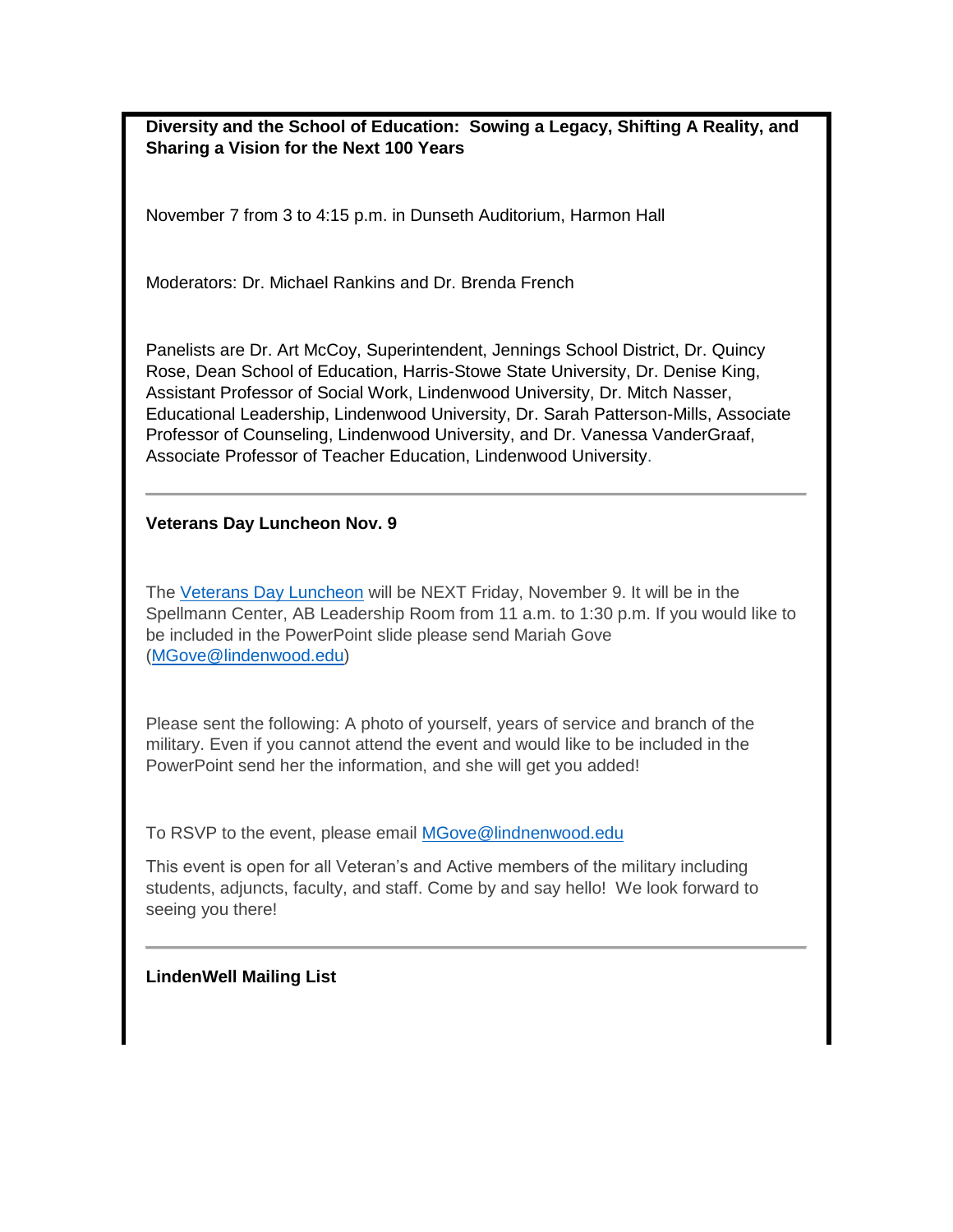If you would like us to add you to the LindenWell distribution list, please email [MGove@lindenwood.edu.](mailto:MGove@lindenwood.edu) Emails that are sent will include monthly challenges, any upcoming events, and other wellness related topics!

## **Kappa Delta Pi Event**



Kappa Delta Pi and the IDEA Studio are holding a STEAM/STEM preview on Nov. 13 in the Anheuser-Busch Leadership Room in Spellmann Center from 4:30 to 7:30 p.m. While we are not selling any STEAM products, this is a chance to try before you buy just in time for the holiday shopping season.

Product information in the form of QR codes will be available. We will be selling socks for our community service project, "We Help Two". For every pair we sell, one pair will be donated to the Crisis Nursery in St. Charles and profits will go to the WASH project - providing

clean drinking water to underdeveloped countries.

## **Evaluation Dates Changing**

The Staff, Staff Administration, and Coaches Evaluation due dates are changing to align with the salary review process and to provide more flexibility for different employee types. The respective Evaluation Guidebooks are updated and are located in your evaluation portal and in WD Useful Links.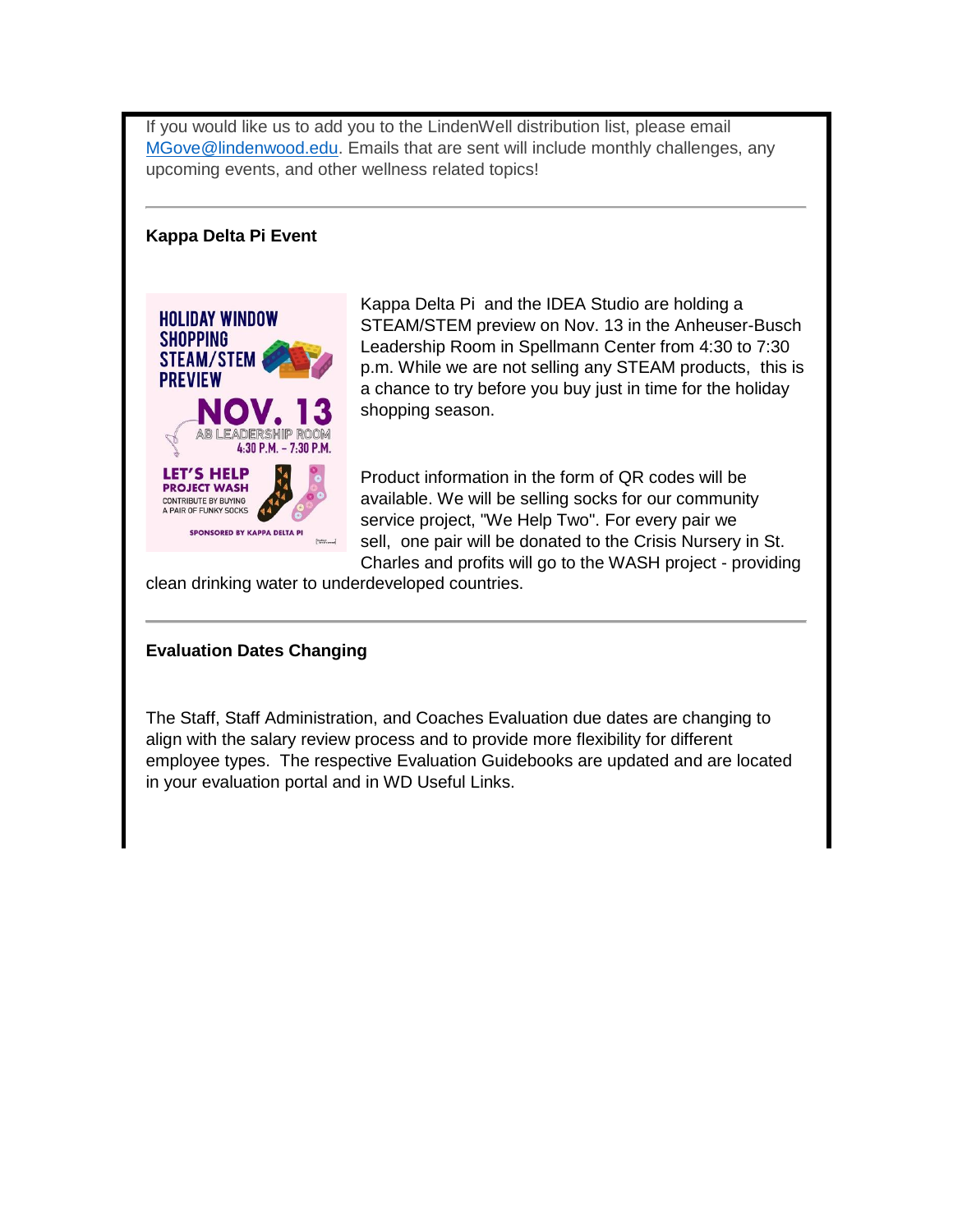| $\leftarrow$ Useful Links                                                                                                                                          |                                                                                                                                                                                       |
|--------------------------------------------------------------------------------------------------------------------------------------------------------------------|---------------------------------------------------------------------------------------------------------------------------------------------------------------------------------------|
| Documents for Lindenwood University Human Resources                                                                                                                |                                                                                                                                                                                       |
|                                                                                                                                                                    |                                                                                                                                                                                       |
| Faculty/Staff Information                                                                                                                                          |                                                                                                                                                                                       |
| Forms/Documents                                                                                                                                                    |                                                                                                                                                                                       |
| Evaluation - Performance Standards - Coach                                                                                                                         |                                                                                                                                                                                       |
| Evaluation - Performance Standards - Faculty                                                                                                                       |                                                                                                                                                                                       |
| Evaluation - Performance Standards - Staff                                                                                                                         |                                                                                                                                                                                       |
| Evaluation - Performance Standards - Staff Administrator                                                                                                           |                                                                                                                                                                                       |
| Please note the following schedule:<br><b>Complete Self-Eval</b>                                                                                                   | May 1 – July 15                                                                                                                                                                       |
| <b>Supervisor Completes Final Eval</b>                                                                                                                             | <b>August 15</b>                                                                                                                                                                      |
| <b>Sign-Off Complete</b>                                                                                                                                           | <b>September 1</b>                                                                                                                                                                    |
| <b>Open Enrollment Going On Now!</b>                                                                                                                               |                                                                                                                                                                                       |
| Mark your calendars! Open Enrollment is officially scheduled to begin on Monday,<br>October 29 and run through Friday, November 9.                                 |                                                                                                                                                                                       |
| As a result of plan utilization in 2018, a 10% premium increase is necessary to<br>continue to provide the best possible care for our employees while ensuring the | stability of the self-funded insurance plan for all. Participation in the LindenWell Health<br>Program will result in a \$75 incentive on your 2019 monthly premium resulting in a 0% |

increase to medical insurance premiums for all plan types! Additional details regarding benefits changes will be presented during Open Enrollment meetings this year. A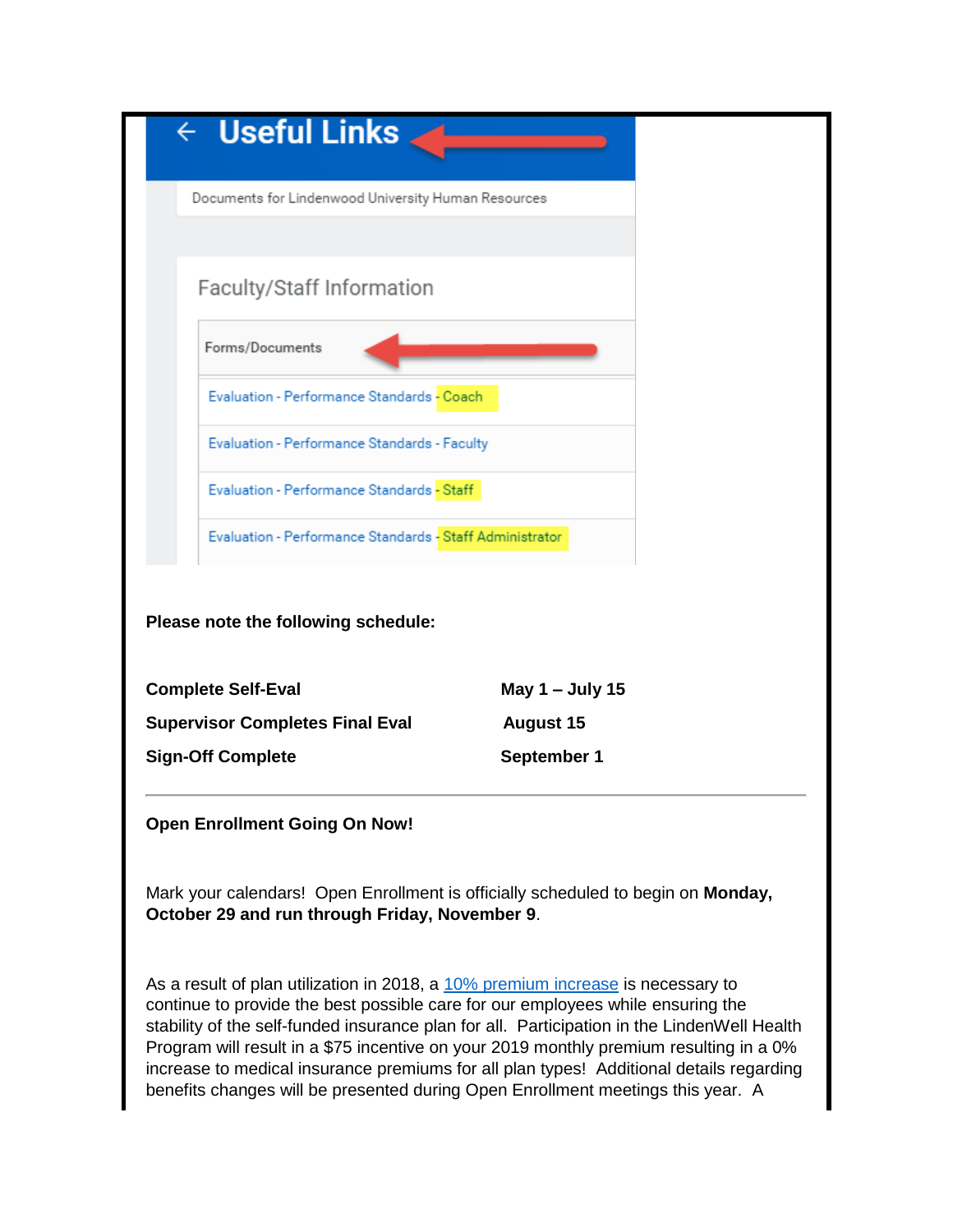[Workday Open Enrollment guide](http://felix.lindenwood.edu/newsletter/2018_10/2019openenrollmentguide.pdf) is also attached that you can refer to when completing your benefits elections for 2019.

## **[Read more](http://felix.lindenwood.edu/newsletter/2018_10/openenrollment.pdf)**

## **Workday Tip**

Tax season is almost here! Help save paper by opting to receive your W2's electronically. All it takes is four simple steps.

1. Log in to Workday and select the *pay worklet*

- 2. Under my statements, click *tax documents*
- 3. Click *edit* under the printing election

4. Select receive an *electronic copy of my year-end tax documents* and submit the changes!

Once W2's become available, employees will simply need to access Workday in order to view, print, or download their W2s. Belleville employees will need to opt-in for both companies listed.

Need help? Click [here!](http://felix.lindenwood.edu/newsletter/2018_10/w2.pdf) You can also contact the HR Office at ext. 2577.

#### **Recent Editions**

[The Digest archive](http://www.lindenwood.edu/about/digest-archives/)

[Belleville Digest archive](http://www.lindenwood.edu/belleville/about/lindenwood-belleville-digest-archives/)

## **Events and Deadlines**

- **Through Fall:** [Academic Technology Workshops](http://felix.lindenwood.edu/newsletter/2018_08/fallstaffcatalog.pdf)
- **Through Nov. 9:** "Jars of Clay" exhibit, Boyle Family Gallery, Reception Oct. 2 6-8 p.m.
- **Oct. 29-Nov. 9: Open Enrollment**